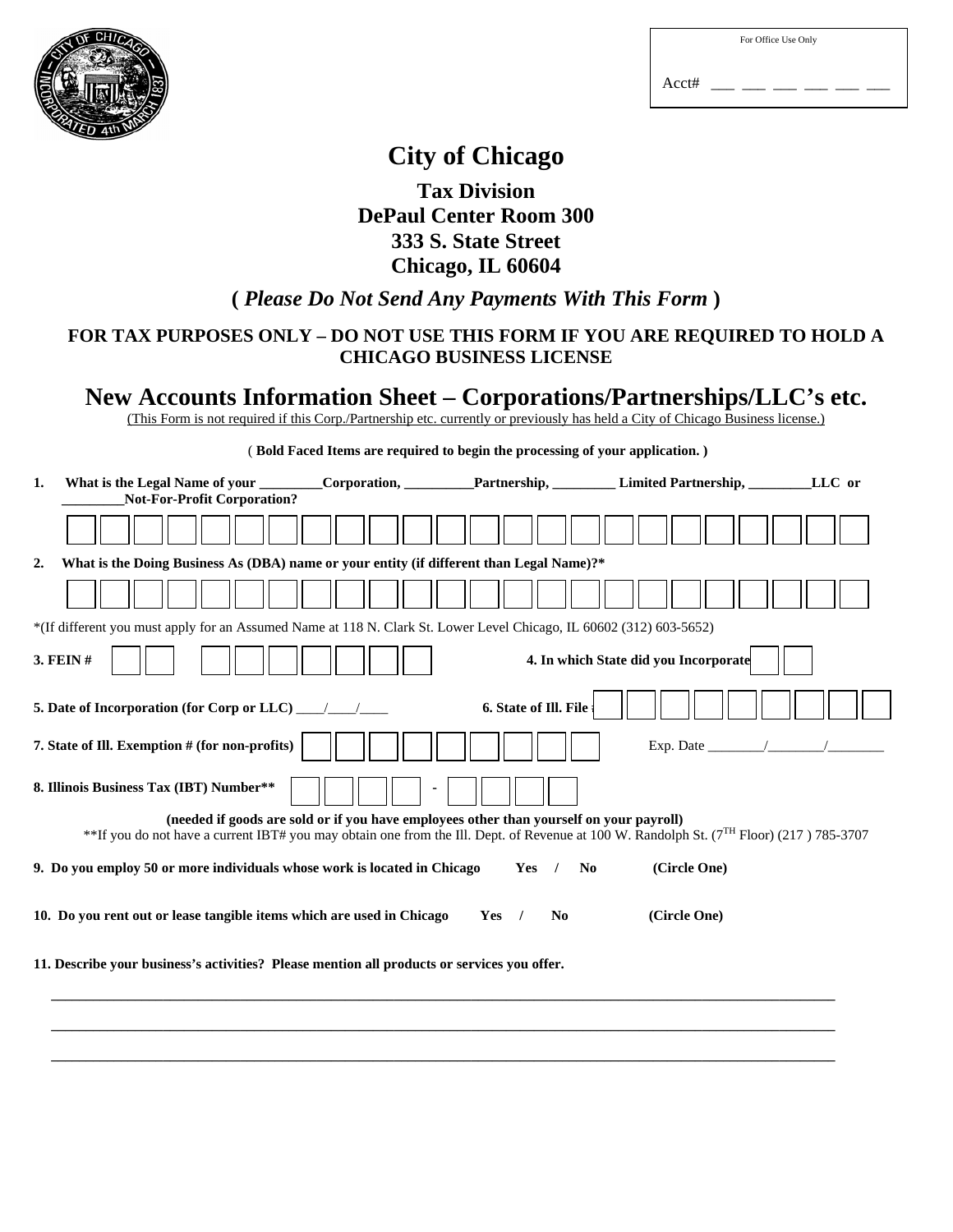12. Who is the primary contact person for the organization?

|                                                                                                                     | FIRST NAME                                                                                                                                      |                         |                             | <b>MIDDLE INIT</b> |
|---------------------------------------------------------------------------------------------------------------------|-------------------------------------------------------------------------------------------------------------------------------------------------|-------------------------|-----------------------------|--------------------|
|                                                                                                                     |                                                                                                                                                 |                         |                             |                    |
|                                                                                                                     | <b>LAST NAME</b>                                                                                                                                |                         |                             | JR./SR.            |
|                                                                                                                     | BUSINESS / CONTACT E-MAIL ADDRESS                                                                                                               |                         |                             |                    |
|                                                                                                                     |                                                                                                                                                 |                         |                             |                    |
| 13. What is the business site address where business transactions or public way use occur?<br>STREET NUMBER<br>DIR. | <b>STREET NAME</b>                                                                                                                              |                         | RD, AVE etc.                | Suite/Floor        |
| CITY<br>PHONE NUMBER                                                                                                |                                                                                                                                                 | ST<br><b>FAX NUMBER</b> | <b>ZIP CODE</b>             |                    |
| 14. Do you own or rent the location where your business transactions or public way use occur?                       |                                                                                                                                                 |                         |                             |                    |
| own                                                                                                                 |                                                                                                                                                 |                         |                             |                    |
| rent                                                                                                                | Note: If you rent your business location you may be required to supply a copy of your lease.                                                    |                         |                             |                    |
| 15. Corporate Officer / Partner / Limited Partner / Member etc. Information:                                        |                                                                                                                                                 |                         |                             |                    |
| President /<br>Partner /                                                                                            | Other<br>the control of the control of the control of                                                                                           |                         | <b>Ownership Percentage</b> | 96                 |
| <b>First Name</b>                                                                                                   | Middle Init.                                                                                                                                    | <b>Last Name</b>        |                             | Jr./Sr.            |
| <b>Street Number</b><br>Dir.                                                                                        | <b>Street Name</b>                                                                                                                              |                         | Rd, Ave etc.                | Suite / Floor#     |
| City                                                                                                                | sт                                                                                                                                              | Zip Code                |                             | E-Mail Address     |
|                                                                                                                     |                                                                                                                                                 |                         |                             |                    |
| <b>Phone Number</b>                                                                                                 |                                                                                                                                                 |                         |                             |                    |
| <b>Date of Birth</b>                                                                                                |                                                                                                                                                 |                         |                             |                    |
| Partner /<br><b>Corporate Secretary</b>                                                                             | ------------------------------<br>Other and the contract of the contract of the contract of the contract of the contract of the contract of the |                         | <b>Ownership Percentage</b> | 94                 |
| <b>First Name</b>                                                                                                   | Middle Init.                                                                                                                                    | <b>Last Name</b>        |                             | Jr./Sr.            |
|                                                                                                                     |                                                                                                                                                 |                         |                             |                    |
| <b>Street Number</b><br>Dir.                                                                                        | <b>Street Name</b>                                                                                                                              |                         | Rd, Ave etc.                | Suite / Floor#     |
| City                                                                                                                | ST                                                                                                                                              | Zip Code                |                             | E-Mail Address     |
| <b>Phone Number</b>                                                                                                 |                                                                                                                                                 |                         |                             |                    |
|                                                                                                                     |                                                                                                                                                 |                         |                             |                    |
|                                                                                                                     |                                                                                                                                                 |                         |                             |                    |
| <b>Date of Birth</b>                                                                                                |                                                                                                                                                 |                         |                             |                    |